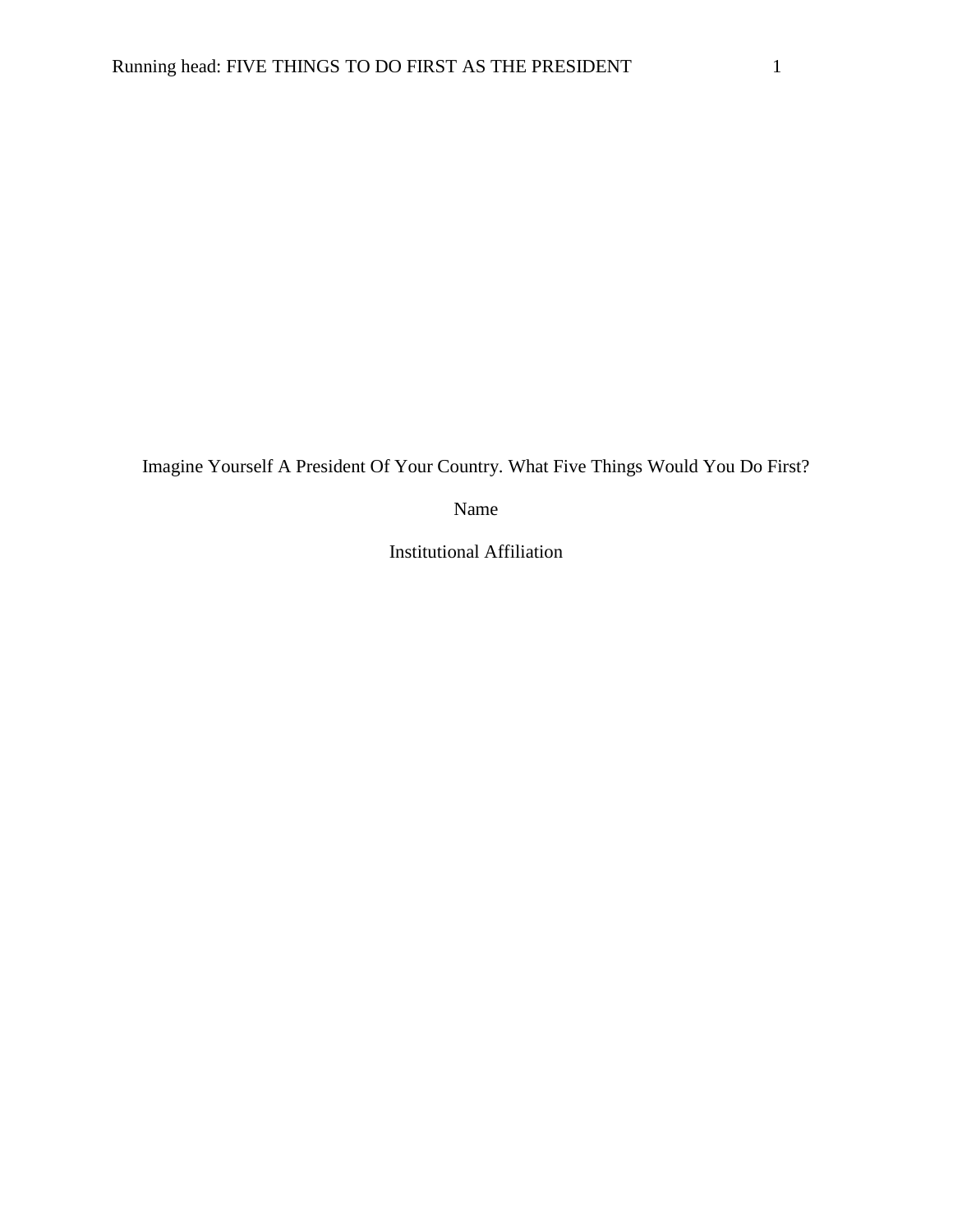Imagine Yourself A President Of Your Country. What Five Things Would You Do First?

The current challenges revolving around the social, political, and economic situations in my country continue to cause severe crises in all facets of life. These bottlenecks can only be tackled through effective political leadership. A president is faced with a challenging task of deciding the things to do first after being elected and sworn into office. In this paper, I argue that the incoming president has to re-ignite people's hope and assure them of a promising future. When I become the president in my country, my priority list will touch on the general areas of fostering national unity and reconciliation, funding institutions that pioneer for democratic governance, fighting against crime and improving the economic landscape of my country.

To begin with, the first thing that I will do is to roll out a campaign geared towards healing the political wounds that people sustained during the campaign period. Usually, political campaigns are so divisive and provocative that they leave citizens polarized. The country can only make remarkable progress if all the citizens accept the government in place and contribute their efforts in enhancing national cohesion, reconciliation, and tolerance.

Secondly, I will pay emphasis on improving the effectiveness of democratic institutions. I believe that good governance thrives on independent and accountable institutions. According to Leigh and Blakely (2016), fortifying democratic and watchdog institutions by providing them with sufficient budgetary allocations helps them in carrying out their duties without political interference. This increases their effectiveness in promoting the rule of law.

My third priority as the president would be redrawing the economic blueprint of my country. I will build more road networks in the rural areas to connect farmers to markets and I will also transform the country into a twenty-four-hour economy within the first one hundred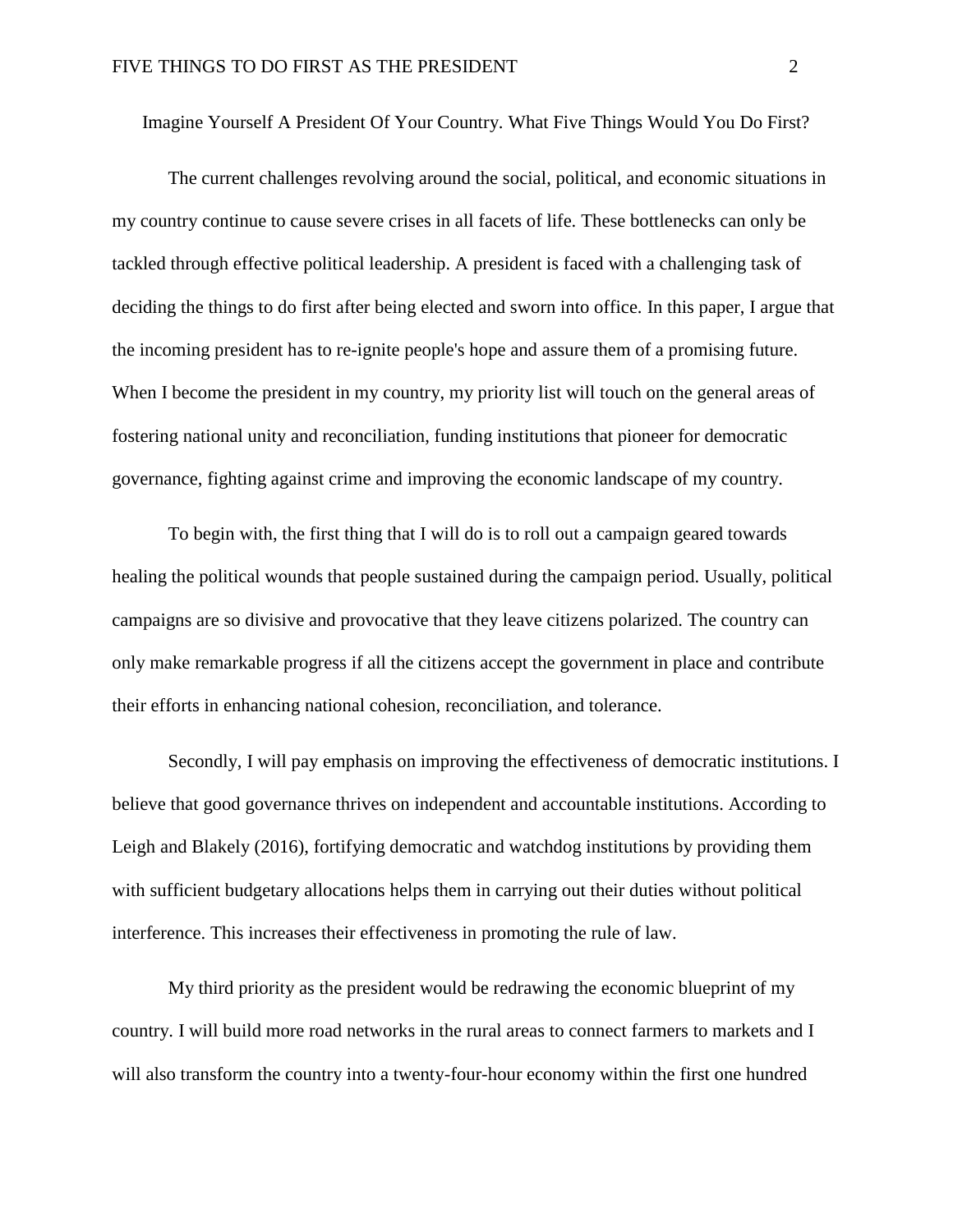days of my presidency. Channeling more funding to community empowerment centers, where local people will be trained in agricultural and technical skills boosts their business and agricultural practices (Kruger, 2010). The economic resilience of both the citizens and the overall state will only be improved if the capacity individuals and communities are enhanced. The development of a country is globally rated by the number and strength of the existing indicators of economic development including infrastructure, industries, and financial institutions. Thus, I will focus on building up these institutions through the introduction of subsidies to encourage economic investment. My fourth priority as president will be revamping the education system. Education policies promote technological development and innovation through research, as well as the promotion of information dissemination (Fägerlind & Saha, 2016).

The last important priority in my list as president includes energizing crime control efforts. One of the most perennial challenges that my country is facing at the movement in the galloping rates of crimes that affect all the facets of the economic, social and political life. Countries with high rates of crime have slow economic development, and it also plagues the functioning of all institutions of social control. Thus, I will work on empowering communities and reducing the rates of imprisonment. In essence, all the fines collected from criminal justice institutions will be used in strengthening justice institutions and establishing evidence-based crime control policies. Leigh and Blakely (2016) highlighted that economic development and the maturity of democratic governance would only be possible in a society with reduced crime rates.

In brief, as a newly elected president, my paramount agendas are centered on promoting good and democratic governance in my country. I believe that the nation can only improve the lives of the people if the economic policies are pragmatic, education systems are dynamic and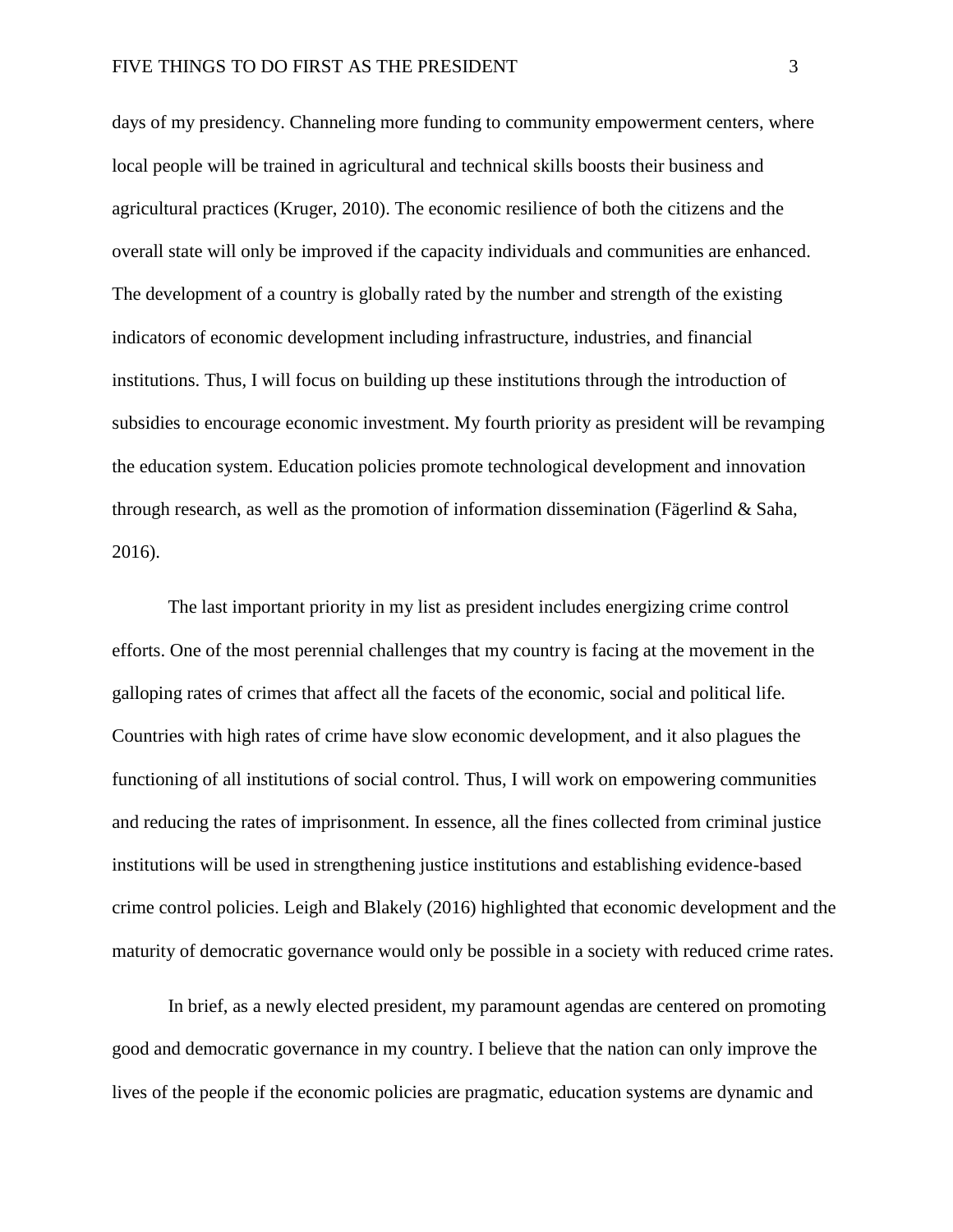responsive to the current trends, democratic institutions are independent and people are willing to forge a standard course. People's lives can also be improved if the crimes rates are suppressed to minimum levels that do not frustrate development efforts. Once all these objectives have been realized, the country would develop speedily, and people's lives will be impacted positively.